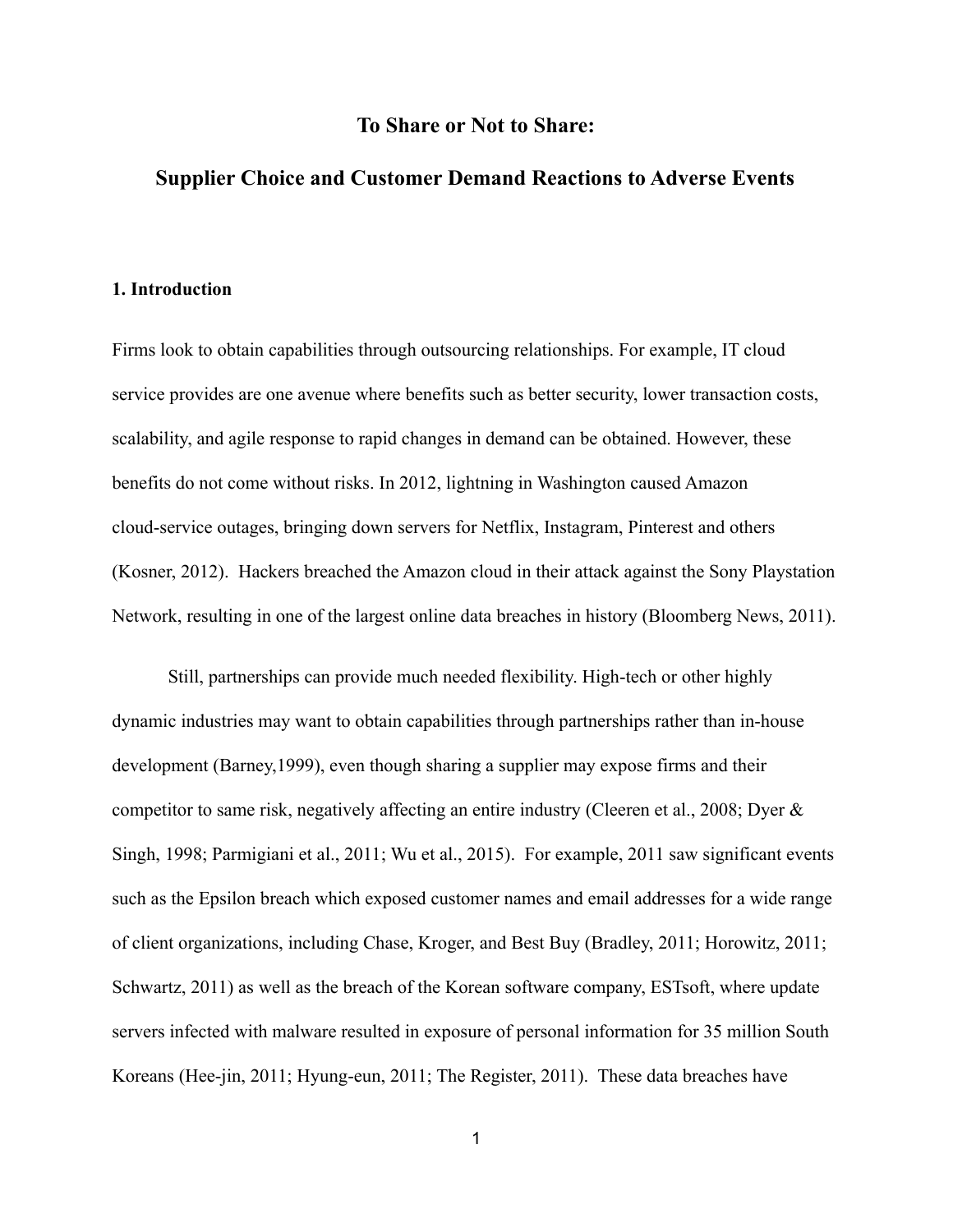parallels in the physical product environment. It has been shown that when two brands share a supplier, the stronger brand will recover more quickly after a product recall although, at least for some period of time, customers lose faith in all products in this category (regardless of brand), resulting in reduced sales for all brands (Cleeren et al, 2008).

For situations where incidents and attacks may be directed at a firm's supplier, the firm's customers may be adversely affected. Firms can invest in suppliers in order to improve the security and safety of their supply chain. Firm spending on the supplier could be viewed as either an investment in the supplier (i.e., an extension of the firm boundary) or it could be viewed as the fee paid to execute a particular service level agreement (SLA). In the case of a managed security service provider (MSSP), the supplier learns from providing service to one firm and this naturally provides benefits to other firms using this supplier (Cezar et al., 2010).

In many cases, firms can strategically choose their suppliers, but these suppliers may quite likely have differing adverse event arrival rates. This paper examines supplier choice under different direct- and cross-risk elasticity of customer demand reactions to adverse events. Using game theory and Markov chains to model the problem, we examine the equilibrium firm investment in supplier to reduce adverse event realization, as well as equilibrium firm profits. We compare the case when firms share a supplier to the case where the firms work with independent suppliers. We find that in highly competitive settings (i.e., high negative cross-risk elasticity of demand to adverse events), firms benefit from sharing suppliers even when relative risk of the shared supplier is substantially higher than the independent supplier. We show that as the relative risk of the shared supplier decreases, the shared supplier option is increasingly adopted by firms facing less negative, and eventually positive, cross-risk elasticity of demand.

2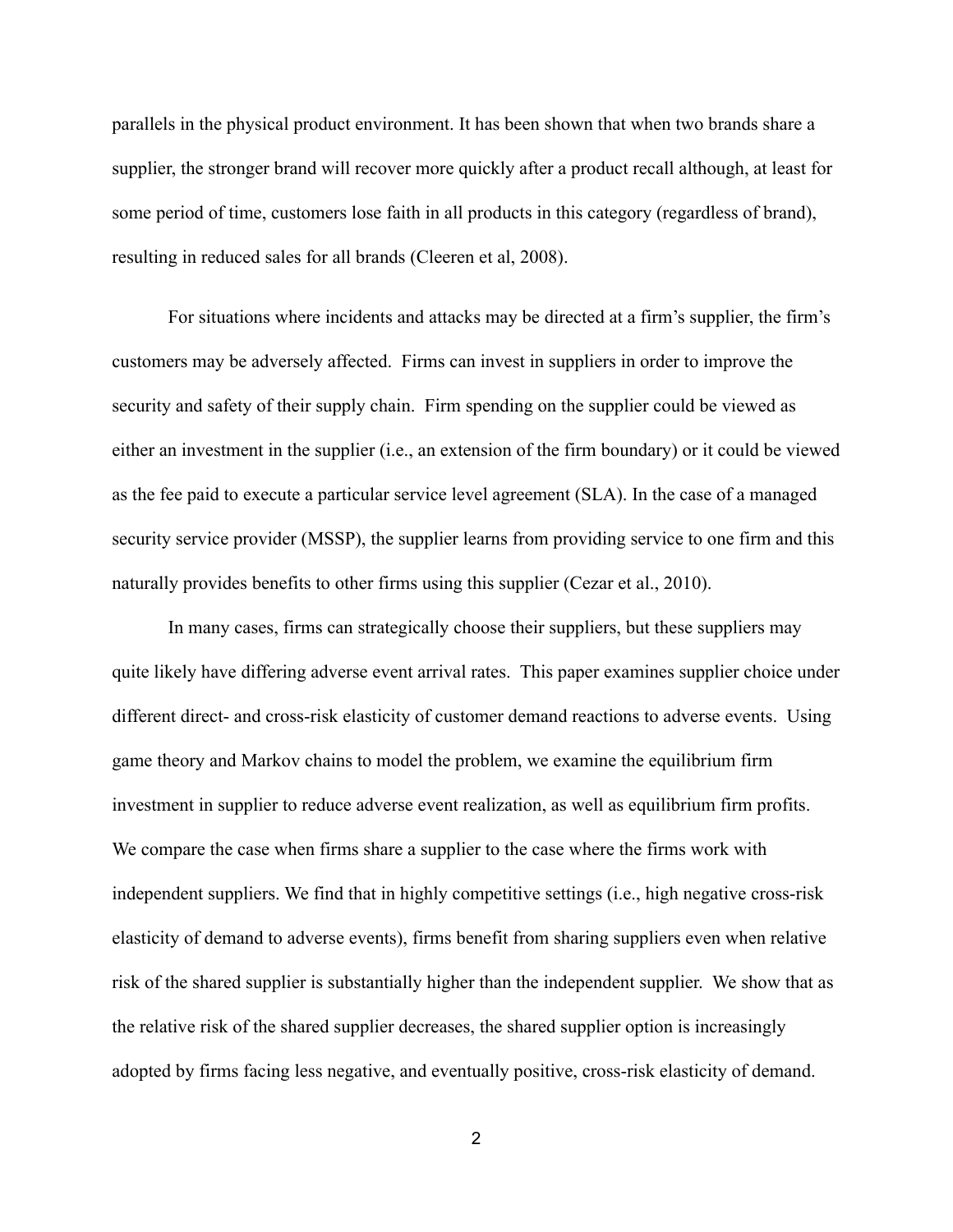The paper is organized as follows. In Section 2, we present prior research in this area. Section 3, explains basics of the duopoly model, and then presents both cases of firms investing in independent suppliers and a firms investing in a shared supplier. Section 4 provides the comparison between the shared and independent supplier strategies. Section 5 illustrates how the results change with different attack arrival rate ratios for the independent versus the shared suppliers cases. Section 6 examines the impact of regulation and cooperation, and Section 7 concludes the paper.

### **2. Literature Review**

Information sharing in the supply chain is a popular topic; however, the focus is generally on sharing between partners to improve supply chain efficiency (e.g. Cachon & Fisher, 2000; Ha & Tong, 2008; Kelle & Akbulut, 2005; Ojala & Hallikas, 2006; Tsung, 2000; Zhou & Benton, 2007). Information sharing between competitors has also received attention (Gal-Or & Ghose 2005, Gnyawali & Madhavan 2001). Liu, et al. (2011) discuss information sharing and investment activities in the context where, for example, information at different firms could be complementary or substitutable. The entire industry may accrue benefits when when more sophisticated partners aid the less sophisticated partners with the adoption of information technology, both when suppliers assist their customers (Cheng & Nault, 2012; Wagner & Bode, 2014) and when firms invest in supplier capabilities (Wang  $\&$  Seidmann, 1995) where the positive spillover along a value chain is based on process-level integration (Tallon, 2011).

Sharing of information security information has been recognized as beneficial (Gordon et al., 2003; Hausken, 2006), with coordination mechanisms, such as Information Sharing and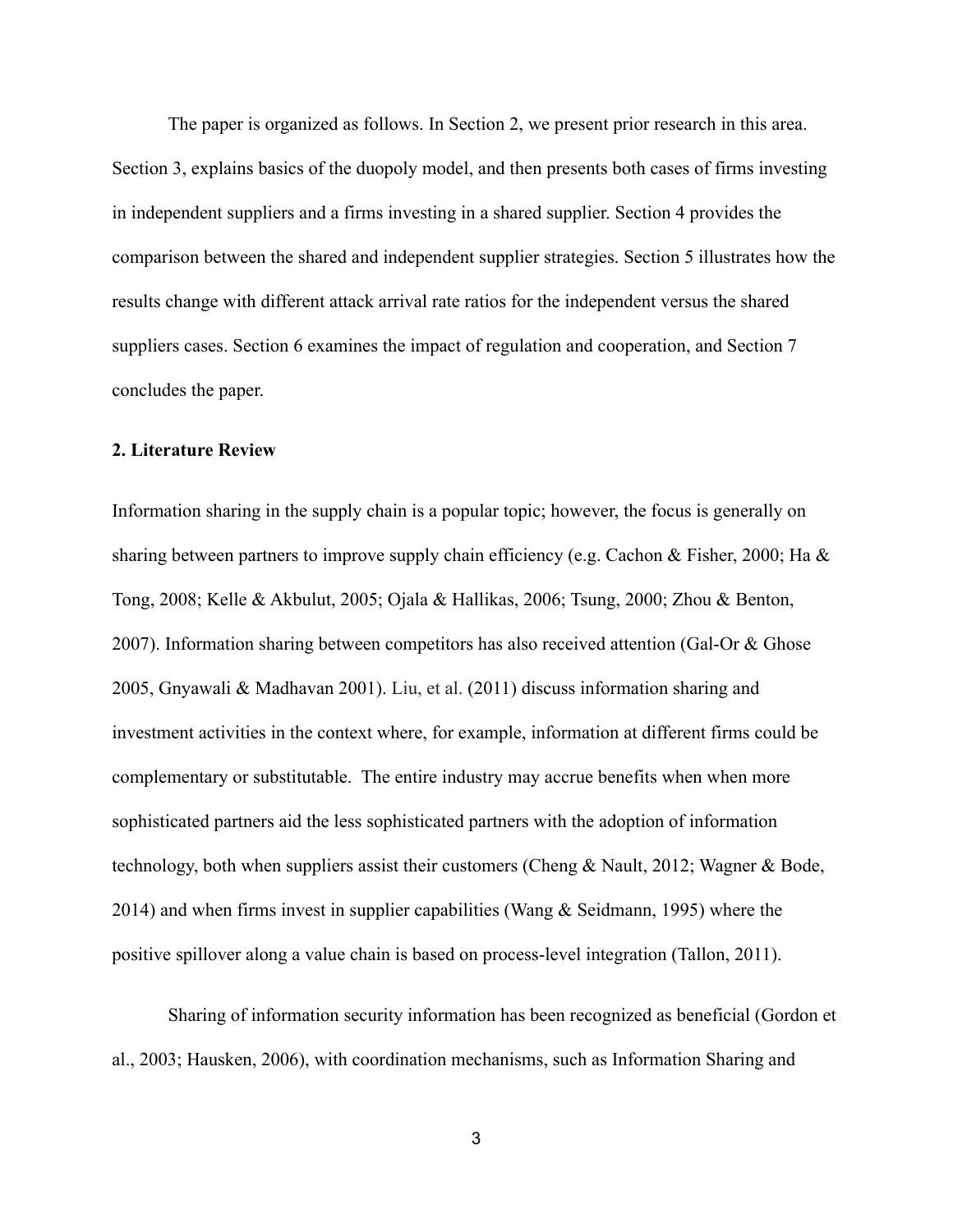Analysis Centers (ISACs) (Gal-Or & Ghose, 2005) or customer demand changes (Kolfal et al., 2013) playing a role in facilitating this sharing. August, et al. (2014) examine the impact of information security needs on pricing decisions of cloud service providers.

Kolfal et al. (2013) use customer demand changes as the driver for security investments. In the Kolfal et al. (2013) paper, the security investment could be coordinated between firms, but could only be invested in the firm's own security. We extend Kolfal et al. (2013) model to incorporate both supplier choices of independent and shared supplier and to compare the two models. This enables us to find the optimal firm strategy when faced with these two choices.

#### **3. The Model**

We consider a game-theoretic approach with two symmetric profit maximizing firms (duopoly) where firms have two strategic choices for their suppliers. They can either invest in independent suppliers, or share a single supplier. The investments increase security and safety of suppliers, and decrease the arrival rate of realized adverse events at the supplier. The adverse events or incidents at suppliers can probabilistically carry over to firms and affect them as well. Thus, fewer adverse events at the supplier level results in fewer adverse events at the firms that work with that supplier. Firms that are affected by an incident at the supplier, suffer loss of demand for the duration when the incident is realized. The firms are also affected by incidents that occur at the other firm through customer demand reactions, as presented in Kolfal et al. (2013). These demand relations are further explained later in this section. Here we explain the different aspects of the model, however, for brevity, the details of the calculations are not provided in this paper, and are available upon request. The model variables and parameters are provided in Table 1.

4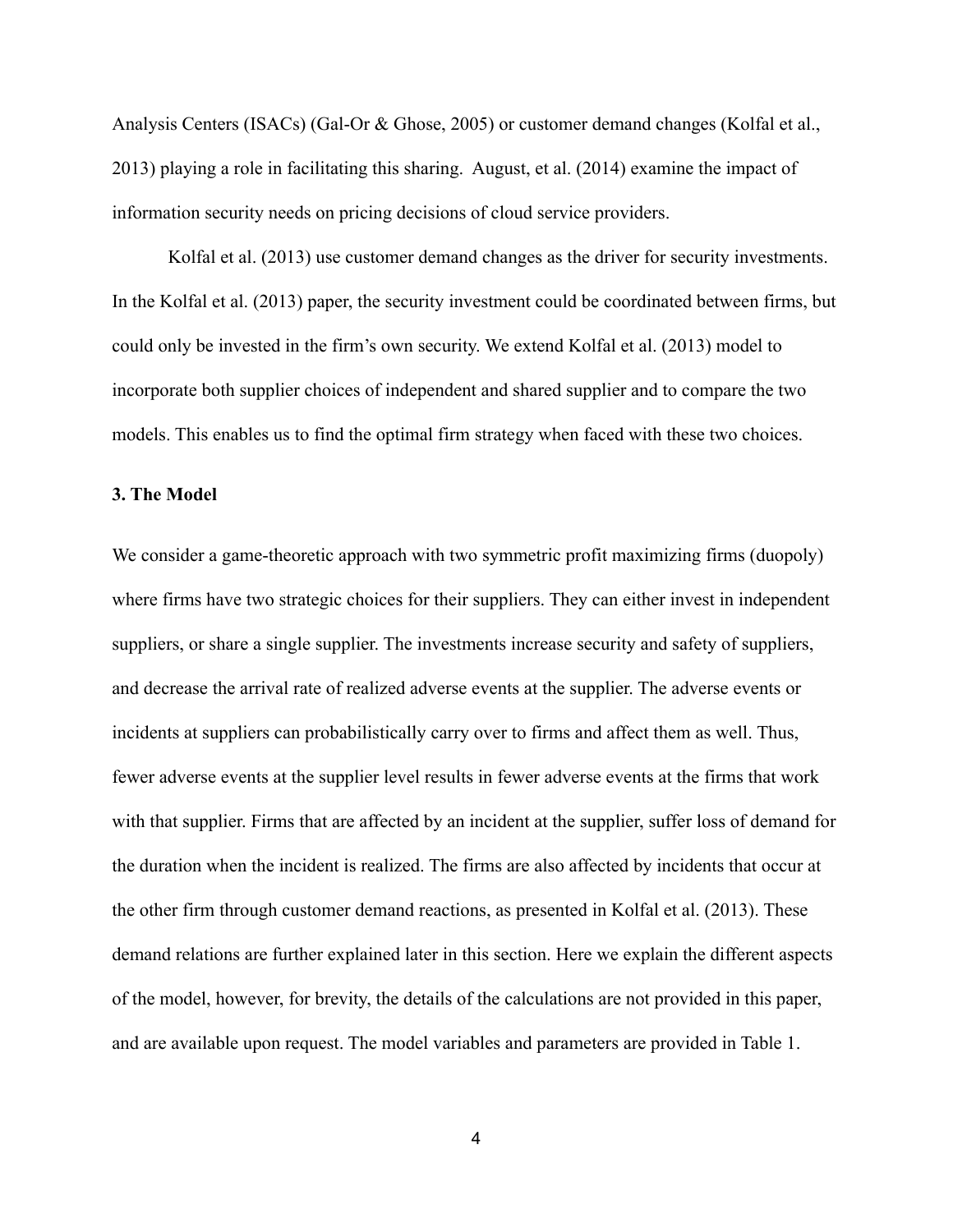| <b>Notation</b>            | <b>Definition</b>                                                                                             |  |  |
|----------------------------|---------------------------------------------------------------------------------------------------------------|--|--|
| $c_{i}$                    | Firm <i>i</i> 's spending in its supplier, $c_i \geq 0$                                                       |  |  |
| Λ                          | Total adverse event or incident arrival rate to the industry, $\Lambda \geq 0$                                |  |  |
| $\Lambda_k$                | Adverse event arrival rate to supplier $k, 0 \leq \Lambda_k \leq \Lambda$                                     |  |  |
| $\lambda_{k}$              | Effective or realized adverse event arrival rate to supplier $k, \lambda_k \leq \Lambda_k$                    |  |  |
| $I_k$                      | Set of firms who invest (and work with) supplier $k$                                                          |  |  |
| $1/\mu$                    | Expected duration of time that a realized adverse event affects a supplier                                    |  |  |
| $S^{s}(t)$                 | Set of possible supplier states                                                                               |  |  |
| S(t)                       | Set of possible firm states                                                                                   |  |  |
| $P^{i}$<br>С               | Cascade probability for an incident at supplier to carry over to the firm i<br>that works with that supplier. |  |  |
| $P_{S(t)}$                 | Firm steady-state probabilities for firms state $S(t)$ ,                                                      |  |  |
| $D_{i,S(t)}$               | Firm i's demand for firms state $S(t)$                                                                        |  |  |
| $Z_{1}$                    | Firm direct-risk elasticity of demand, $0 \le Z_1 \le 1$                                                      |  |  |
| $Z_{\rm _2}$               | Firm cross-risk elasticity of demand, $-1 \le Z_{2} \le 1$                                                    |  |  |
| $\Pi$ .                    | Firm i's long-run average profit                                                                              |  |  |
| π                          | Firm per unit profit excluding the spendings in supplier, $\pi \geq c_i$                                      |  |  |
| $\boldsymbol{\mathcal{V}}$ | Relative incident arrival rate of the shared supplier versus the<br>independent supplier, $v \ge 1$           |  |  |

| <b>Table 1.</b> Model Parameters and Variables |  |
|------------------------------------------------|--|
|------------------------------------------------|--|

*Investment in Suppliers and Adverse Event Arrival Rate:* We assume each firm invests in at most one supplier. We denote firm *i*'s spending in its supplier by  $c_i$  where  $i = 1, 2$ . In the base model,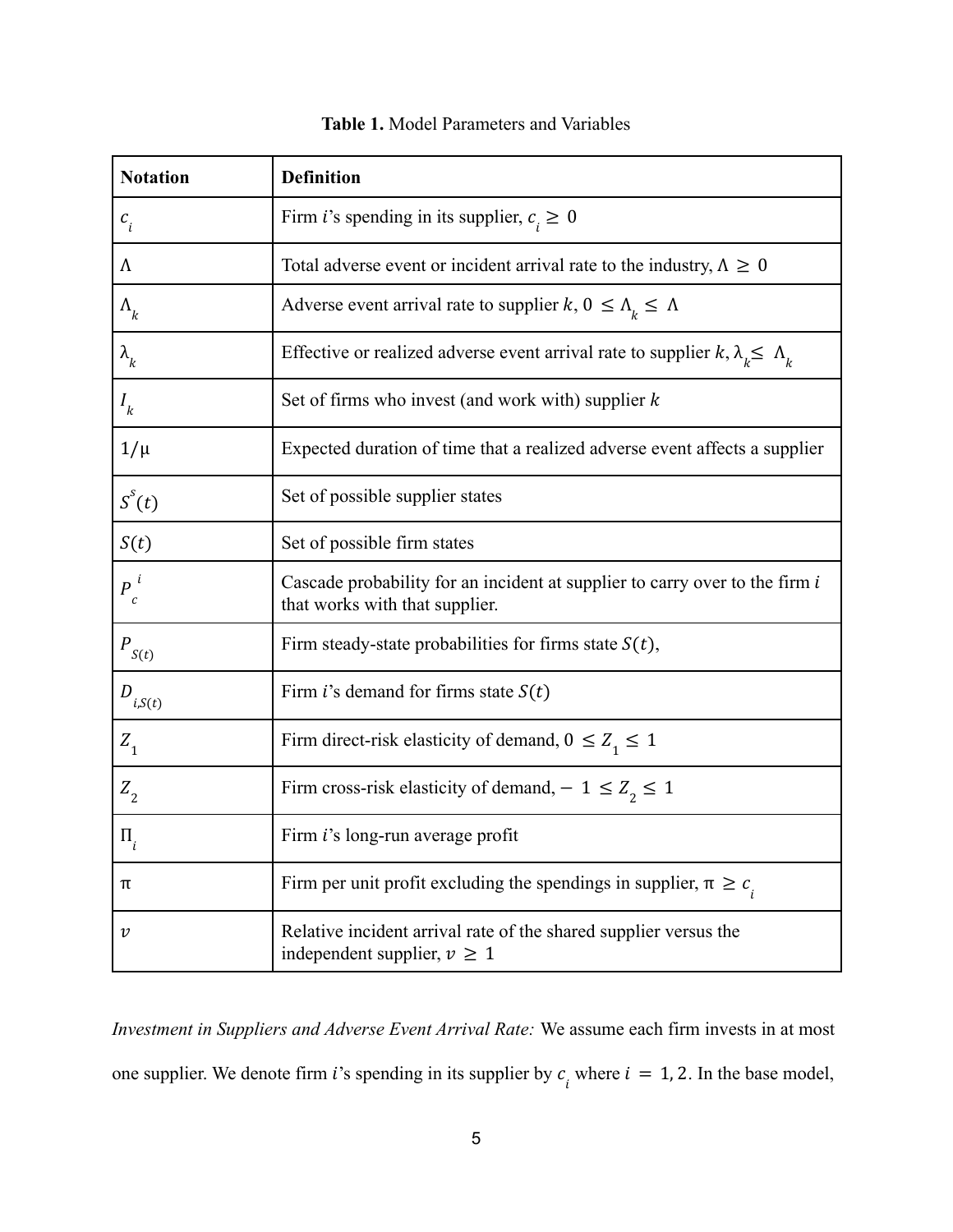we assume that the total arrival rate of adverse events in an industry, whether there is one supplier or two, is fixed and follows a Poisson process with rate Λ. One justification for having a fixed total arrival rate can be due to limited resources available to the organizations that cause the incidents, for example limited number of hackers in the IT security context. This assumption will be relaxed in Section 5, where we explore other possibilities.

The arrival rate is divided between the suppliers in the industry; if there are two suppliers in an industry, the arrival rate to each supplier k will be  $\Lambda_k = \Lambda/2$ . However, not all adverse events are effective; only those incidents that are not prevented and become public knowledge are deemed effective. The effective or realized incident arrival rate that is experienced by each supplier k is denoted by  $\lambda_{i}$ . Firms can reduce the rate of adverse events at the supplier level by investing in the supplier they are working with. We assume that the effective incident arrival rate is inversely related to the total spendings in the supplier, that is  $\lambda_k = \Lambda_k / (\sum_{i \in I} c_i)$  where  $i ∈ I_k$  $\sum_{i} c_i$  where  $I_k$ 

denotes set of all firms who invest in supplier  $k$ . When an adverse incident is realized at a supplier, its effects last for a random duration of time according to an exponential function with expected length of  $1/\mu$ . If the adverse event at the supplier carries over to the firm that works with this supplier, the demand for the firm will be affected during the duration. We will describe how the adverse events on suppliers are carried over to firms later in this section.

*Supplier State Probabilities:* The suppliers' state process is represented by either

 $S^{s}(t) = \{S^{s}(t)\}\$  or  $S^{s}(t) = \{S^{s}(t), S^{s}(t)\}\$  depending on the number of suppliers in the  $\{f_1(t)\}\text{ or }S^s(t) = \{S^s\}$  $\int_1^1(t)$ ,  $S^s$  $_2(t)$ }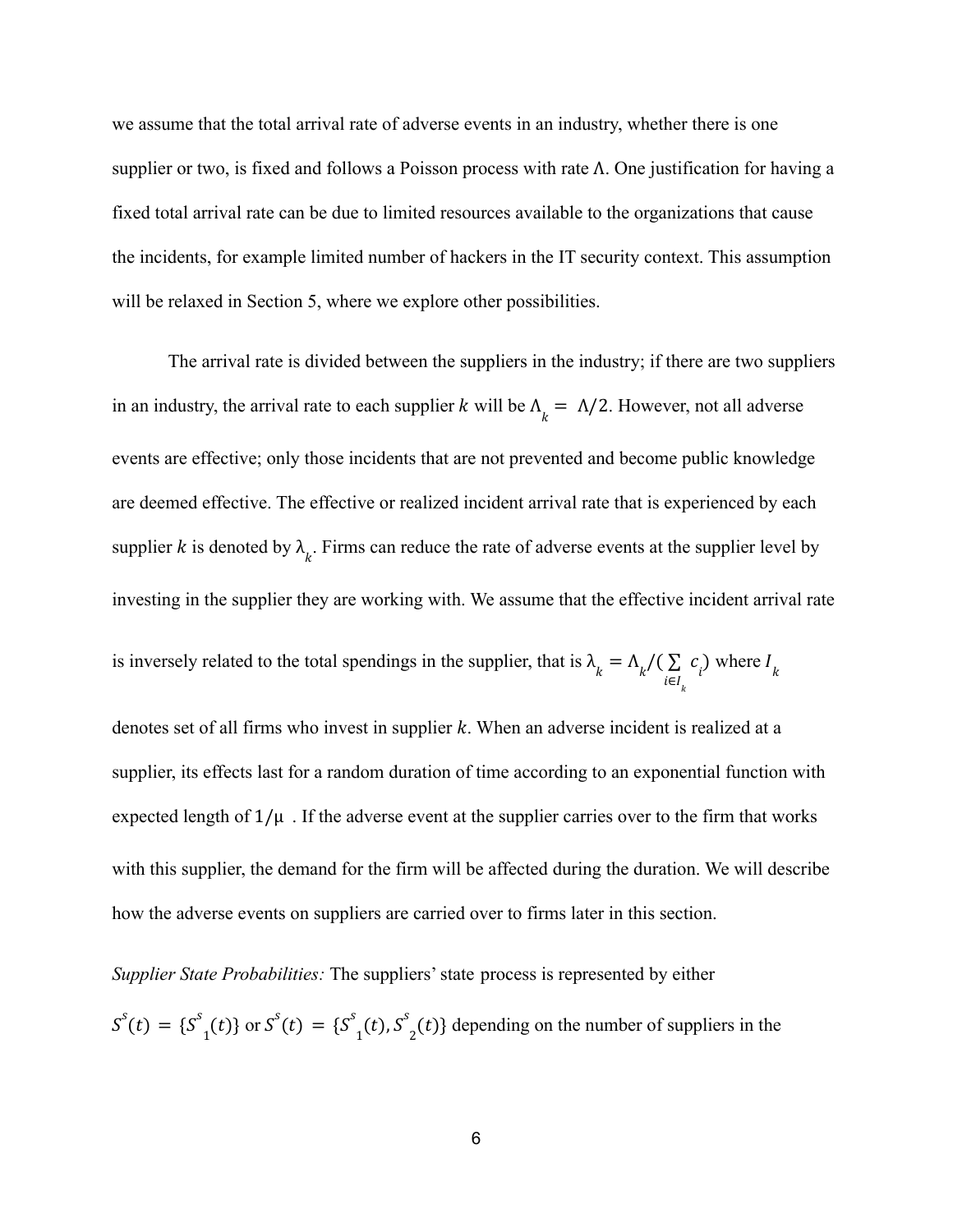industry, with  $S_k^s(t)$  denoting the state of supplier k at time t. Considering the effect of adverse events, at any point in time each supplier is either in a "good" or "bad" state, denoted by  $S_{k}^{s}(t) = G$  or  $S_{k}^{s}(t) = B$ , respectively. The possible states are simplified as  $S^{s}(t) = \{G, B\}$  in  $\mathcal{L}_k(t) = B$ , respectively. The possible states are simplified as  $S^s(t) = \{G, B\}$ the case with one supplier, and  $S<sup>s</sup>(t) = {GG, GB, BG, BB}$  in the case with 2 suppliers.

*Firm State Probabilities:* We assume that an effective incident at a supplier will carry over to the firm or firms which are using the service from this supplier, with a fixed probability. More specifically, we assume that if an incident is realized at the supplier level, there is a cascade probability  $P_c^t$  that the firm i which is working with this supplier is also affected, and this  $i$  that the firm  $i$ probability is independent from the cascade probability of the other firm. We further assume symmetry, where  $P_c^1 = P_c^2 = P_c$ . We are interested in cases where  $P_c > 0$ . Similarly to the supplier states, we denote the state of firms as  $S(t) = \{gg, gb, bg, bb\}$  and their probabilities as  $P_{gg}$ ,  $P_{gb}$ ,  $P_{bg}$ , and  $P_{bb}$ .

*Demand:* The effective adverse events that are carried over to firms will affect the demand for both firms. An adverse event at each firm has a negative effect on its demand, and can have negative or positive effect on the other firm's demand. The normalized demand for firm  $i$  when the firms are in state S is denoted by  $D_{i,S}$  and is calculated as:

$$
D_{i,gg} = 1, \text{ for } i = 1, 2
$$
\n
$$
D_{i,bb} = 1 - Z_1 - Z_2, \text{ for } i = 1, 2
$$
\n
$$
D_{1,gb} = D_{2,bg} = 1 - Z_2
$$
\n
$$
D_{1,bg} = D_{2,gb} = 1 - Z_1
$$
\n
$$
(1)
$$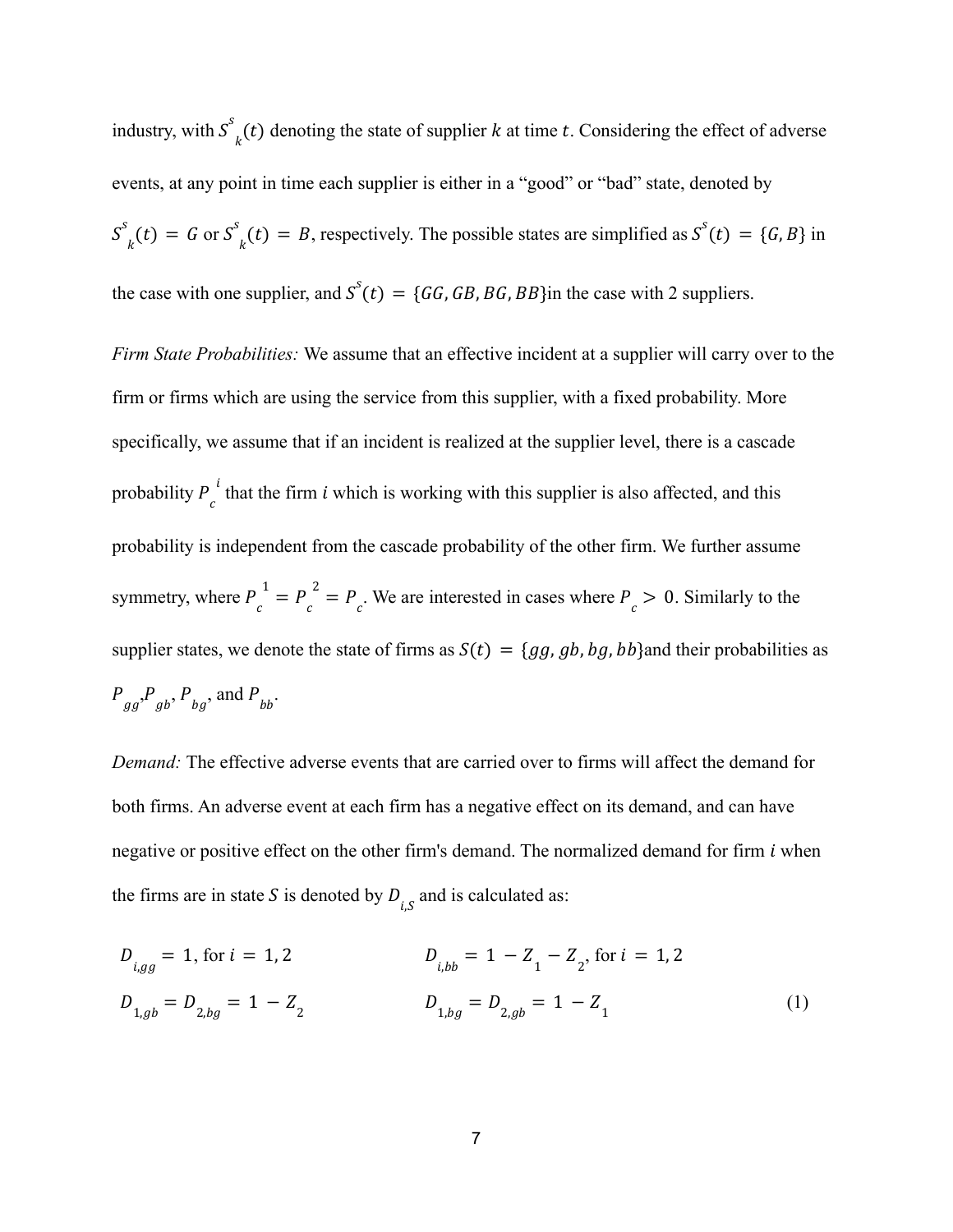where  $Z_1$  is is the percentage change in demand due to an adverse event in one's own firm, or the direct-risk elasticity of demand and  $Z_2$  is the percentage change in demand due to an adverse event in the other firm, or the cross-risk elasticity of demand. The demand cannot be negative and an adverse event affecting a firm cannot increase its demand, thus  $Z_1 \in [0, 1]$ . We assume that when an adverse event affects one firm, the other firm cannot gain or lose more than the other firm's demand loss or gain, that is  $Z_2 \in [-1, 1]$ . Moreover, we only consider the cases with  $Z_1 + Z_2 \le 1$  and  $Z_1 + Z_2 \ge 0$  which ensure that  $D_{i, bb} \ge 0$  and  $D_{i, bb} \le 1$  hold. Finally, we consider the cases where the impact of events at one firm is greater than the impact of events at the other firm, thus  $Z_1 \geq |Z_2|$ . According to Kolfal et al. (2013), we use the terms substitutes in loss, unaffected by loss, and complements in loss for the cases of  $Z_2 < 0$ ,  $Z_2 = 0$ , and  $Z_2 > 0$ , respectively.

*Profit:* Each firm in this model maximizes its long-run average profit. It is assumed that the per unit profit excluding investment in suppliers,  $\pi$ , is known and fixed. The long-run average profit for firm *i* is given as  $E[\Pi_i] = \lim_{T \to \infty} E[\frac{1}{T} \int D_i(t) (\pi - c_i) Q dt]$ . We require  $\pi - c_i > 0$ , as a  $T \rightarrow \infty$ lim  $\rightarrow$  $E[\frac{1}{T}]$  $T^{\prime}_{0}$ T  $\int D_i(t)(\pi - c_i)Qdt$ . We require  $\pi - c_i > 0$ ,

participation constraint, as otherwise the firm would not be willing to continue operation. By using the demand equations we can write this equation in its steady-state form as

$$
E[\Pi_i] = (P_{gg}D_{i,gg} + P_{bg}D_{i,bg} + P_{gb}D_{i,gb} + P_{bb}D_{i,bb})(\pi - c_i)Q
$$
 (2)

### **3.1 Investment in Independent Suppliers**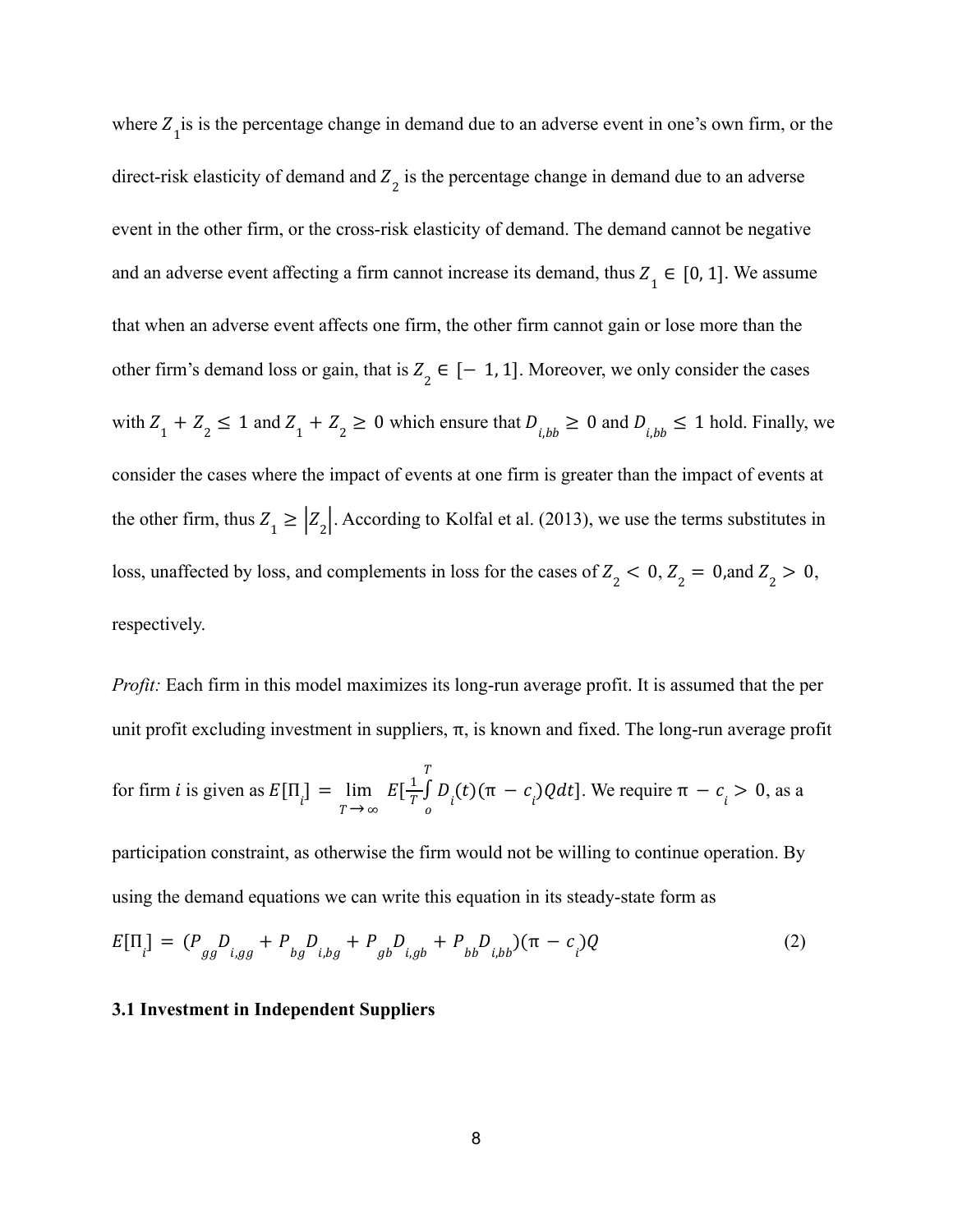In this case, each firm works with its own independent supplier, and the suppliers of the two firms are independent of each other. The model setting can be explained as in Figure 1. Each of the two suppliers get half of the total incident arrival rate to the system. When an incident occurs at supplier, it may carry over to the firms that work with that supplier with a certain probability. The model can be used to calculate the equilibrium spending and equilibrium expected profit. For brevity, the calculations are not provided here, and are available upon request.



**Figure 1.** Model Setting for Two Firms with Independent Suppliers

# **3.2. Investment in Shared Supplier**

The next strategic option for the firms is for them to spend equally on a shared supplier. The model setting for this case is provided in Figure 2 below. Since there is only one supplier present in this case, the incident arrival rate at the supplier is equivalent to the total incident rate for the industry, thus  $\Lambda_k = \Lambda$ . Then we use the model settings to calculate the equilibrium spending and equilibrium expected profit. Again, for brevity, the calculations are not provided here, and are available upon request.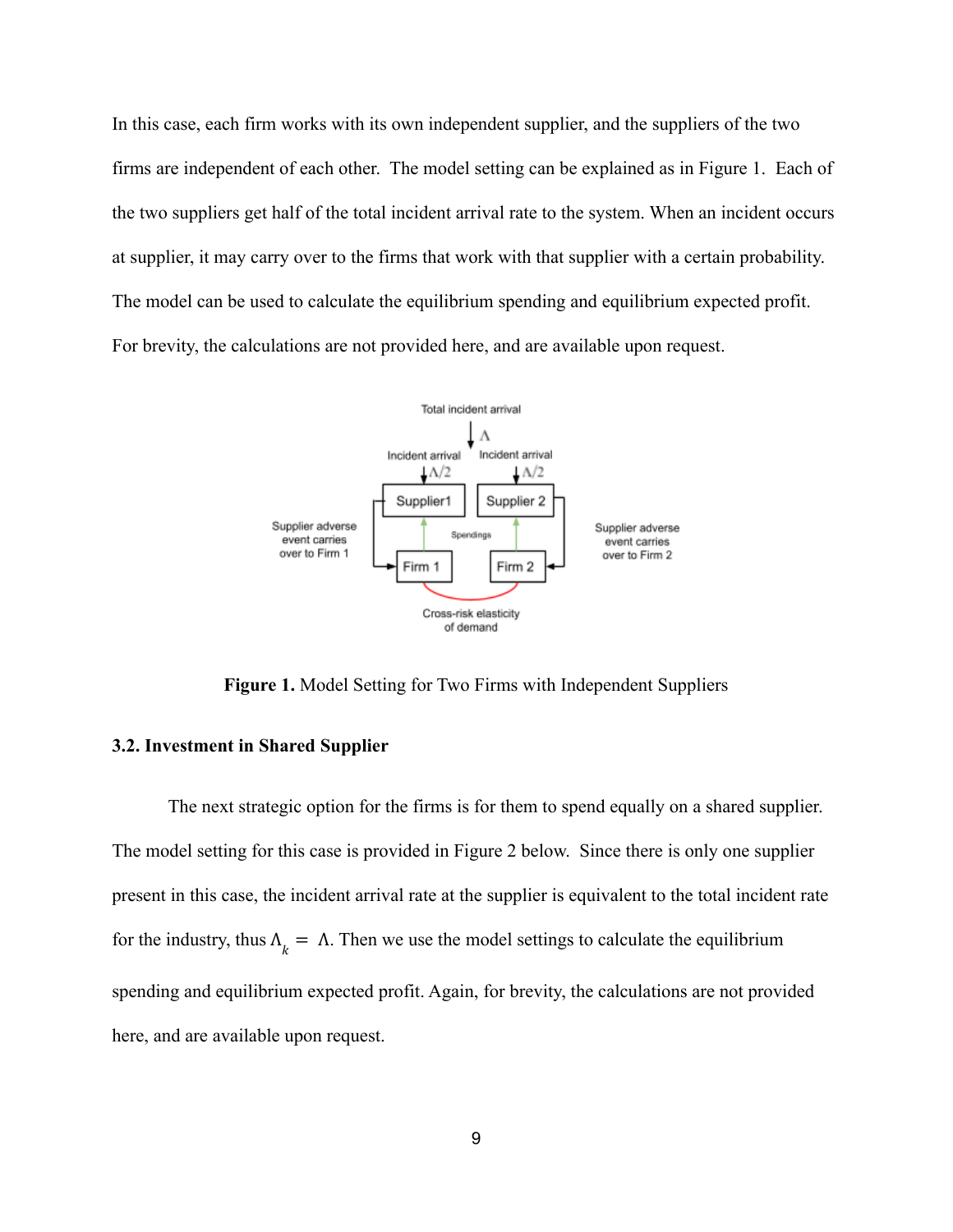

**Figure 2**. Model Setting for Two Firms with Shared Supplier

# **4. Comparing Shared Supplier Design versus Independent Supplier Design**

In this section, we compare these two strategic options to find out the conditions at which each option yields higher profit for the firms by examining the equilibrium expected profits in sections 3.1 and 3.2. Because the two models differ only in the supplier structure, we can directly compare them. Lemma 1 provides the conditions for each of these decisions to be optimal. The proof is available upon request.

*Lemma 1.* Comparing independent suppliers versus shared supplier strategies we have:

- (i) When  $Z_2 > 0$ , equilibrium expected profit in the independent suppliers case is higher than the shared supplier case.
- (ii) When  $Z_2 < 0$  and  $Z_1 > -2Z_2$ , equilibrium expected profit in independent suppliers case is higher than the shared case.
- (iii) When  $Z_2 < 0$  and  $Z_1 < -2Z_2$ , equilibrium expected profit in shared supplier case is higher than the independent supplier case.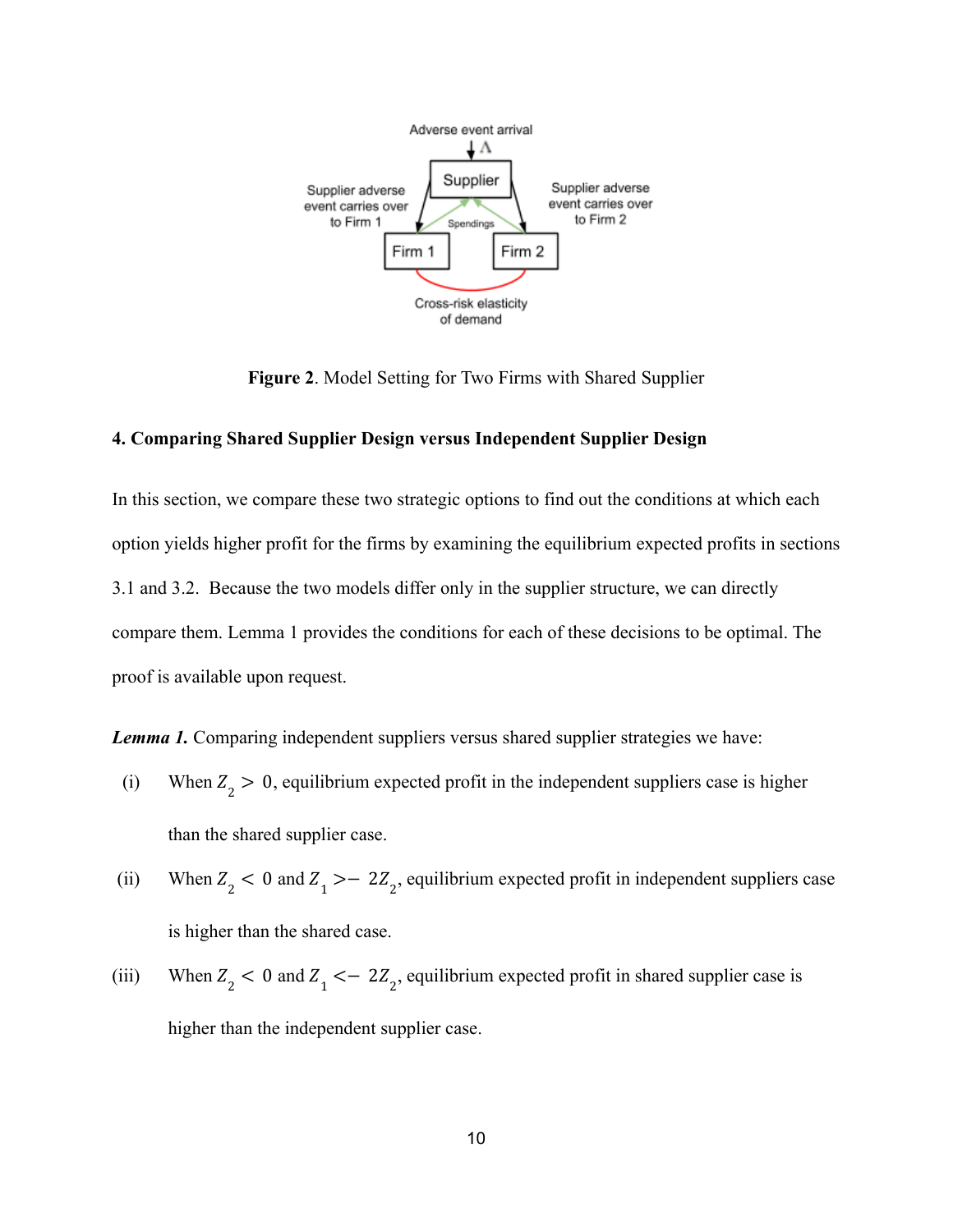(iv) Equilibrium expected profits are the same for the independent and shared supplier cases when  $Z_2 \le 0$  and  $Z_1 = -2Z_2$ . ⋄

The regions in which each of the two options are optimal in the feasible region is provided in Figure 3 below.



**Figure 3.** Comparing Independent Supplier versus Shared Supplier Strategies

The regions *α* (shared supplier, substitutes in loss customer demand reaction)*, β* (independent supplier, substitutes in loss customer demand reaction)*,* and *ɣ* (independent supplier, complements in loss customer demand reaction) correspond to points 1, 2 and 3 in Lemma 1, respectively. When firms are substitutes in loss (i.e.  $Z_2 < 0$ ), then there is a threshold value of cross-risk elasticity,  $Z_1 = -2Z_2$ , below which the optimal choice is for firms to share the supplier (region  $\alpha$ ). Above the threshold (region  $\beta$ ), the firms should choose independent suppliers. When firms are complements in loss (i.e.  $Z_2 > 0$ , region *y*), they should also choose independent suppliers. What this implies is that firms are more inclined to utilize shared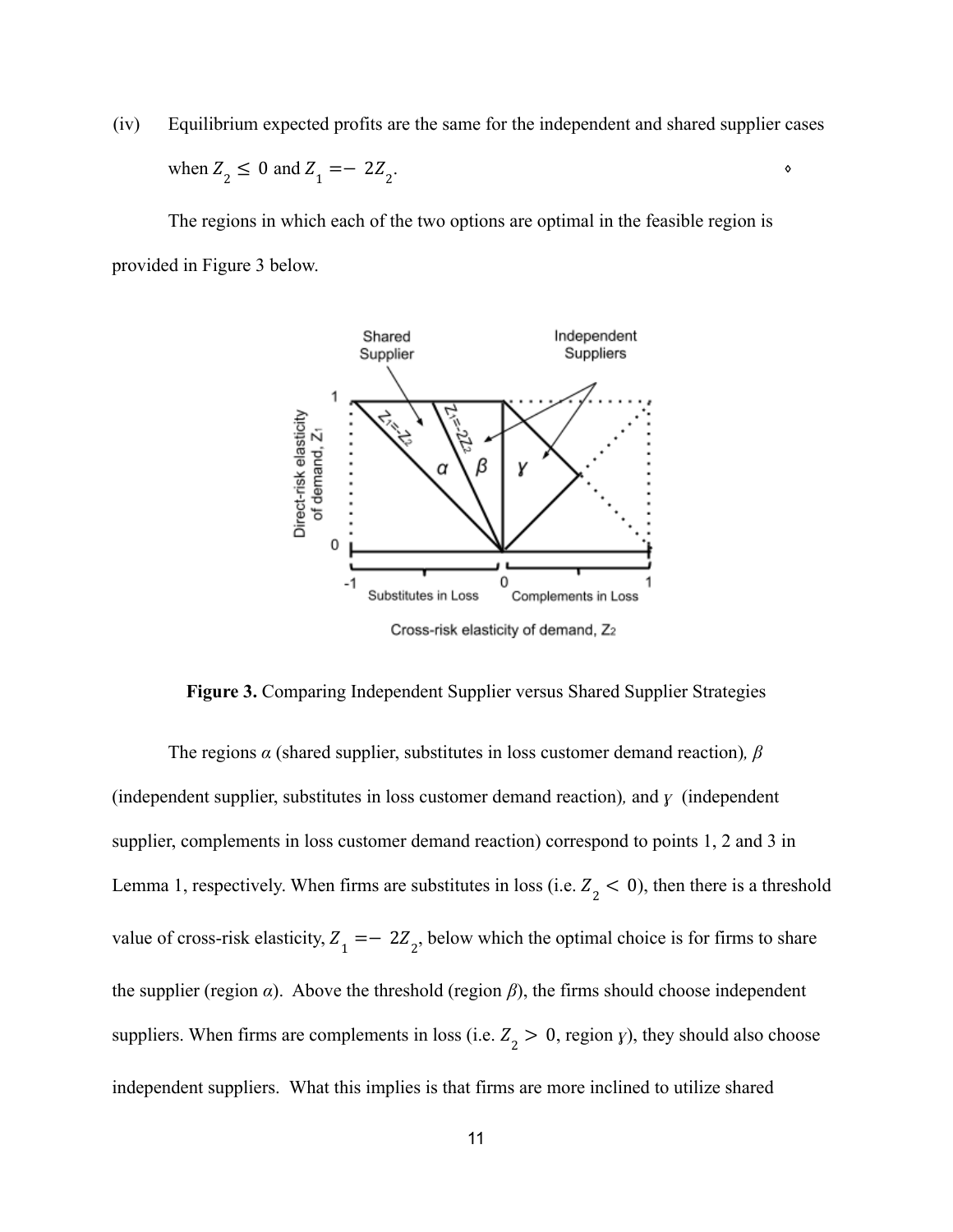suppliers when there is more competition between the firms (firms are substitutes in loss). However, if there is competition between firms, the decision to share or not to share suppliers also depends on the direct-risk elasticity of demand.

#### **5. Effect of Attack Arrival Rates on The Model**

In the case of independent suppliers described in Section 3.1, we assumed the incident arrival rates for the two suppliers to be  $\Lambda_k = \Lambda/2$ . This can be true under the assumption that total incident arrival rate in an industry remains the same. However, in other settings, this may not be the case. Here, we investigate the effect of different attack arrival rates on the strategic decision of choosing between independent suppliers versus shared supplier. We consider this by changing the attack arrival rate for each of the two suppliers to be  $\Lambda_k = \Lambda/v$ , where  $v > 1$ . v represents the relative incident arrival rate of the shared supplier case to independent suppliers. In the baseline model described in Section 3, we have  $v = 2$ . For  $v > 2$ , the arrival rate for the independent is lower than the baseline model, and for  $\nu < 2$ , it is higher than the baseline model. Figure 4 illustrates how the optimal regions change when the ratio of arrival rates for the independent over shared supplier case change.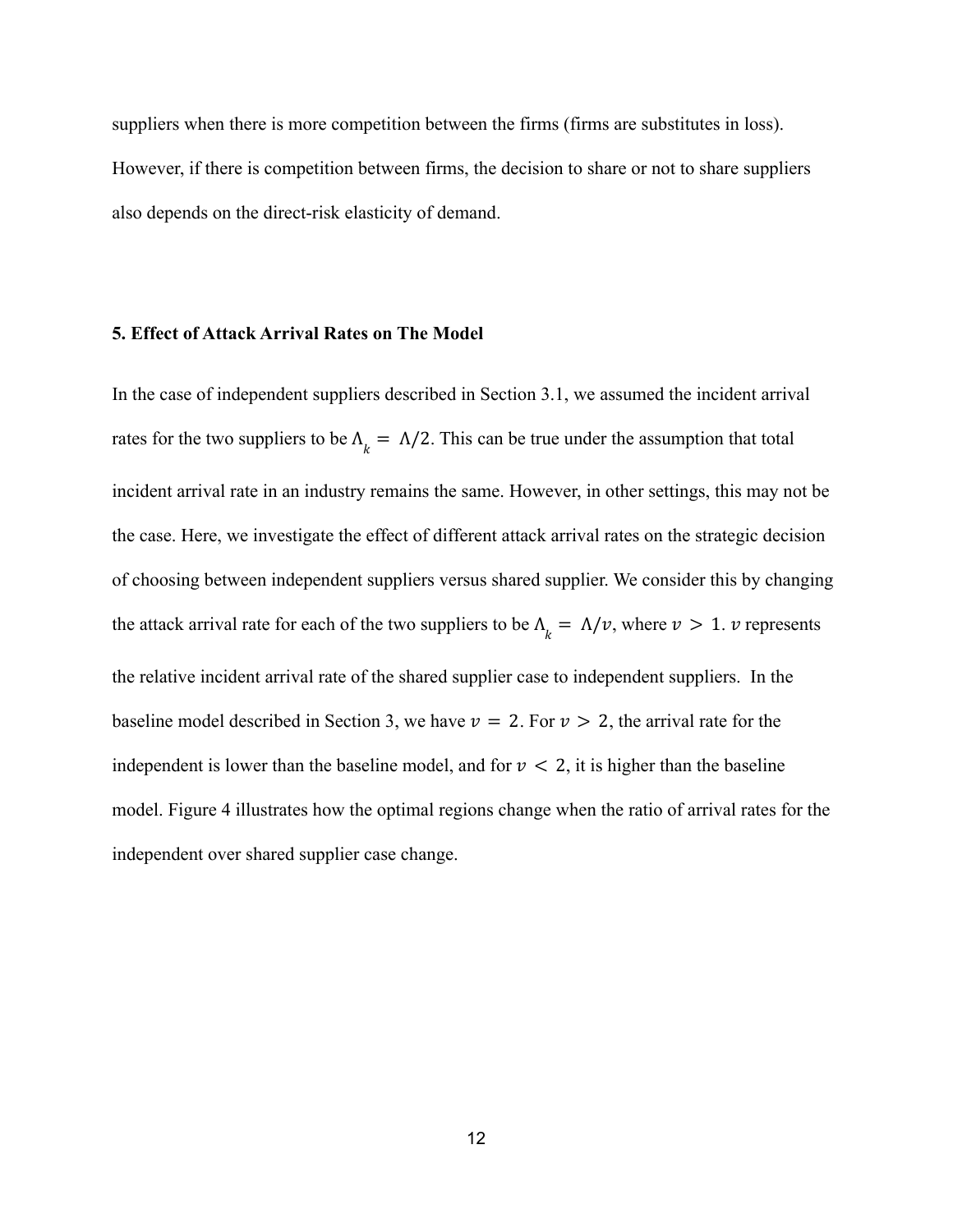

**Figure 4.** Independent versus Shared Strategies with Various Incident Arrival Rate Ratios

It can be seen that as  $\nu$  increases, or as the relative attack arrival rate of the independent suppliers decreases, the region in which the shared supplier case is optimal becomes smaller and smaller. This is intuitive, as increase in  $\nu$  means that the attack arrival rate in the independent case decreases as compared to the shared case, and so the independent suppliers become more desirable for the firms. When the attack arrival rate for the independent supplier case approaches  $\Lambda/\infty$ , the boundary line between the regions approaches the line  $Z_1 = -Z_2$  (the 45 degree line).

On the other hand, a very interesting phenomenon can be seen for  $1 \lt v \lt 2$ . In this region, there are two boundary curves between the shared versus independent suppliers. As  $\nu$ decreases, or the relative attack arrival rate of the independent suppliers increases, the region for independent suppliers shrinks. In Figure 4, for  $\nu < 2$  we can see that independent suppliers are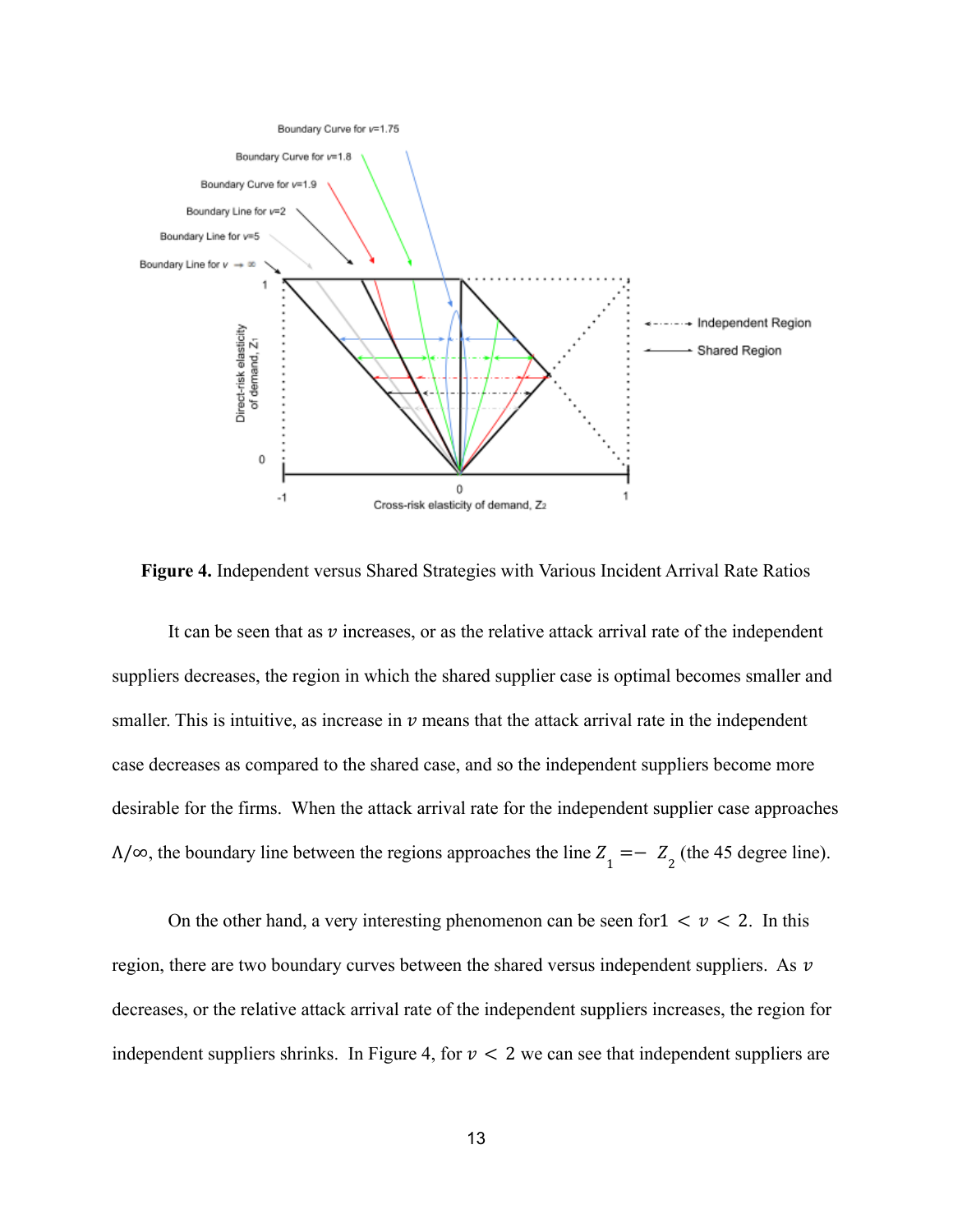optimal in the middle region, and shared supplier is optimal in the two regions on the sides. We can see for  $v = 1.8$  that as the relative arrival rates become more even, the independent region shrinks on both sides and for  $v = 1.75$  the region for independent suppliers shrinks to an asymmetric ellipsoid, skewed toward negative values of cross-risk elasticity of demand,  $Z_2$ .

#### **6. Effect of Regulation and Cooperation**

In this section, we examine the effect of regulation and industry cooperation using the models described in Section 3. In some industries, a minimum required spending, or regulated spending R can be set on the firms' security investment. This can be seen either as regulation, or as cooperation among firms in order to improve their profit. Here, we refer to both of these actions simply as regulation. If the required security spending is less than the equilibrium spending, then this regulation has no effect on the firms' spending. However, if it is higher than the equilibrium spending, then it will cause firms to increase their spending levels to  $R$ . Based on the model parameters, the regulation can increase or decrease firm profits. Here we assume that the regulation is set to the point that it maximizes firm profit, and call this the optimal regulation. In Figure 5, we analyze this in a special case. For the case of independent suppliers we find that firm profit can increase under regulation only in the complements in loss case, much as discussed in Kolfal et al. (2013).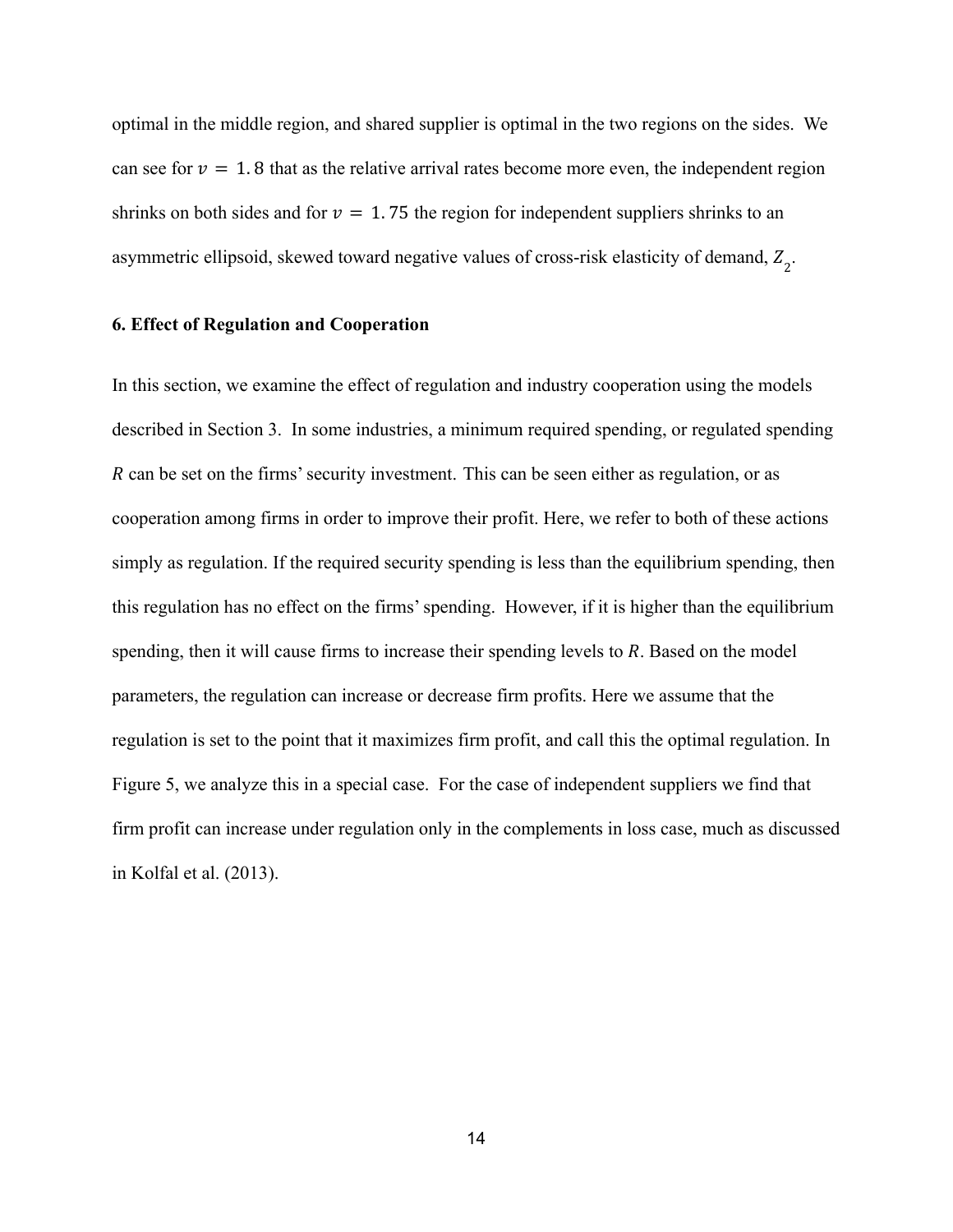

**Figure 5.** Expected Profit for Required Investment Spending in Independent Case

In the case of shared supplier, we find that regulated spending can increase profit over all values of cross-risk elasticity, as illustrated in Figure 6.



**Figure 6.** Expected Profit for Required Investment Spending in Shared Case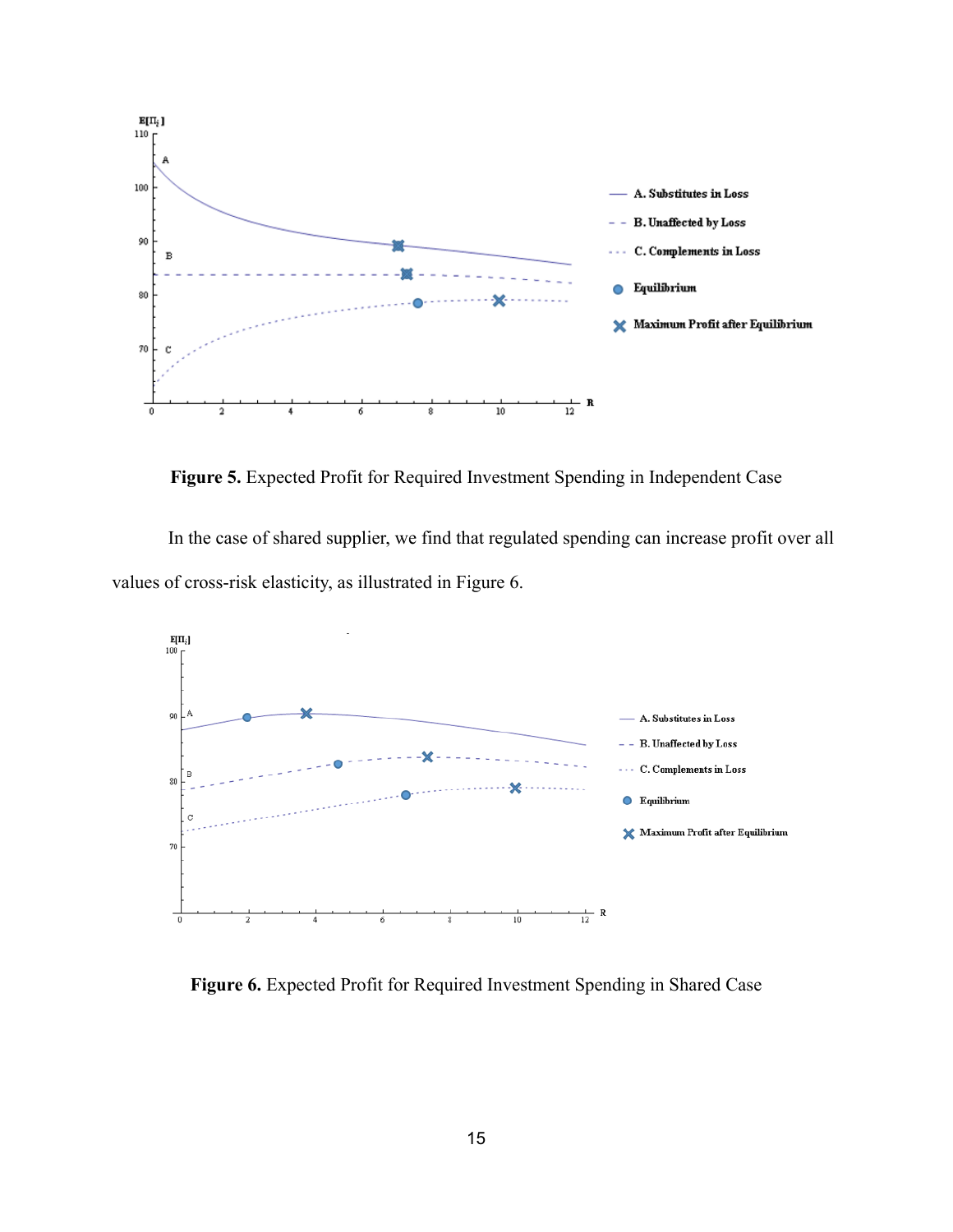In order to better understand the difference between the two strategic options, we analyze the two options of independent and shared suppliers for each market environment of regions  $\alpha$ ,  $\beta$ , and *ɣ* as explained in Figure 3. We determine both the optimal strategic decision and whether or not regulation will improve or diminish the profit making of the firms. The complete analysis is available upon request. Table 2 summarizes these results. We can see that the best strategy of either going with shared or independent suppliers, depends on the particular combination of direct- and cross-risk elasticity of demand that a firm faces, and also whether or not optimal regulation is imposed.

**Table 2.** Summary of Comparison Between Independent versus Shared Strategies

| Case | Region                                | <b>Expected Profit at Equilibrium</b> | <b>Does Optimal Regulation</b>   | <b>Expected Profit under</b> |
|------|---------------------------------------|---------------------------------------|----------------------------------|------------------------------|
|      |                                       | (Without Regulation)                  | <b>Increase Expected Profit?</b> | <b>Optimal Regulation</b>    |
|      | α                                     | Shared > Independent                  | Yes                              | Shared > Independent         |
|      | Boundary between $\alpha$ and $\beta$ | $Shared = Independent$                | Yes                              | Shared > Independent         |
| iii  |                                       | Shared < Independent                  | Yes                              | Shared > Independent         |
| iv   | Boundary between $\beta$ and $\gamma$ | Shared < Independent                  | No                               | $Shared = Independent$       |
|      |                                       | Shared < Independent                  | Yes                              | $Shared = Independent$       |

It can be seen that when optimal regulation is imposed, the shared strategy is never dominated by the independent strategy. This implies that when optimal regulation exists, firms are willing to share suppliers, because the optimal regulation adds a layer of guarantee to the shared supplier choice, and prohibits free-rider possibility. This can also be seen in reality, as coalitions are more common in the highly regulated markets.

### **7. Conclusions**

A key finding of our work is the identification of specific combinations of direct- and cross-risk demand reactions to adverse IT security events, where it is best to share resources and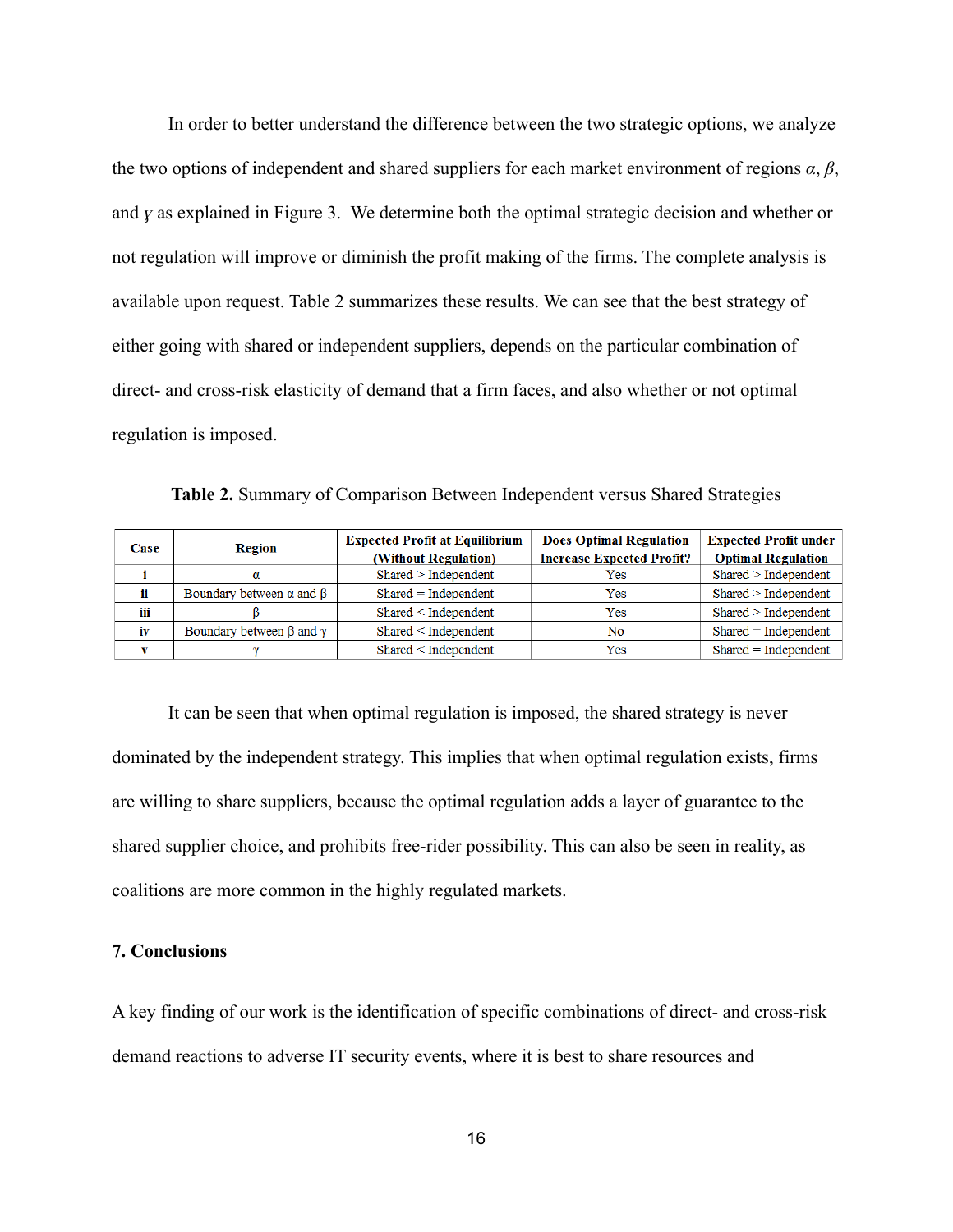synchronize risks through a shared supplier. This paper contributes to the literature by providing a framework for comparing the two strategic choices, which was not previously analyzed in the literature. For example, while Kolfal et al. (2013) consider the problem of when to strategically cooperate, we go one step further. We show how the decision-making of the firms when they have the choice of either independent or shared supplier, affects the dynamics of the game, and the structure of the supply chain. We find that in highly competitive markets, firms benefit from sharing suppliers even when relative risk of the shared supplier is relatively higher than the independent supplier. On the other hand, when relative risk of the shared supplier decreases, the shared supplier option becomes increasingly desirable for firms. In order to make the optimal decision, the relative differences in adverse event arrivals between supplier alternatives must be considered in conjunction with the direct- and cross-risk elasticities of demand.

Our results with respect to IT supply chain design support the analysis of Gal-Or and Ghose (2005) who find that cooperation and information sharing in security problems between firms is greater in competitive markets. However, it seems that Gal-Or and Ghose (2005) discuss only half the story. We also show that when the relative adverse event arrival rates to the shared supplier decrease, even when firms are complements in loss (the other extreme of competition), they are motivated to share suppliers. Moreover, we show that regulation and cooperation can be beneficial to the firm profits in many cases, and generally, regulation can enhance profits in the shared supplier case.

17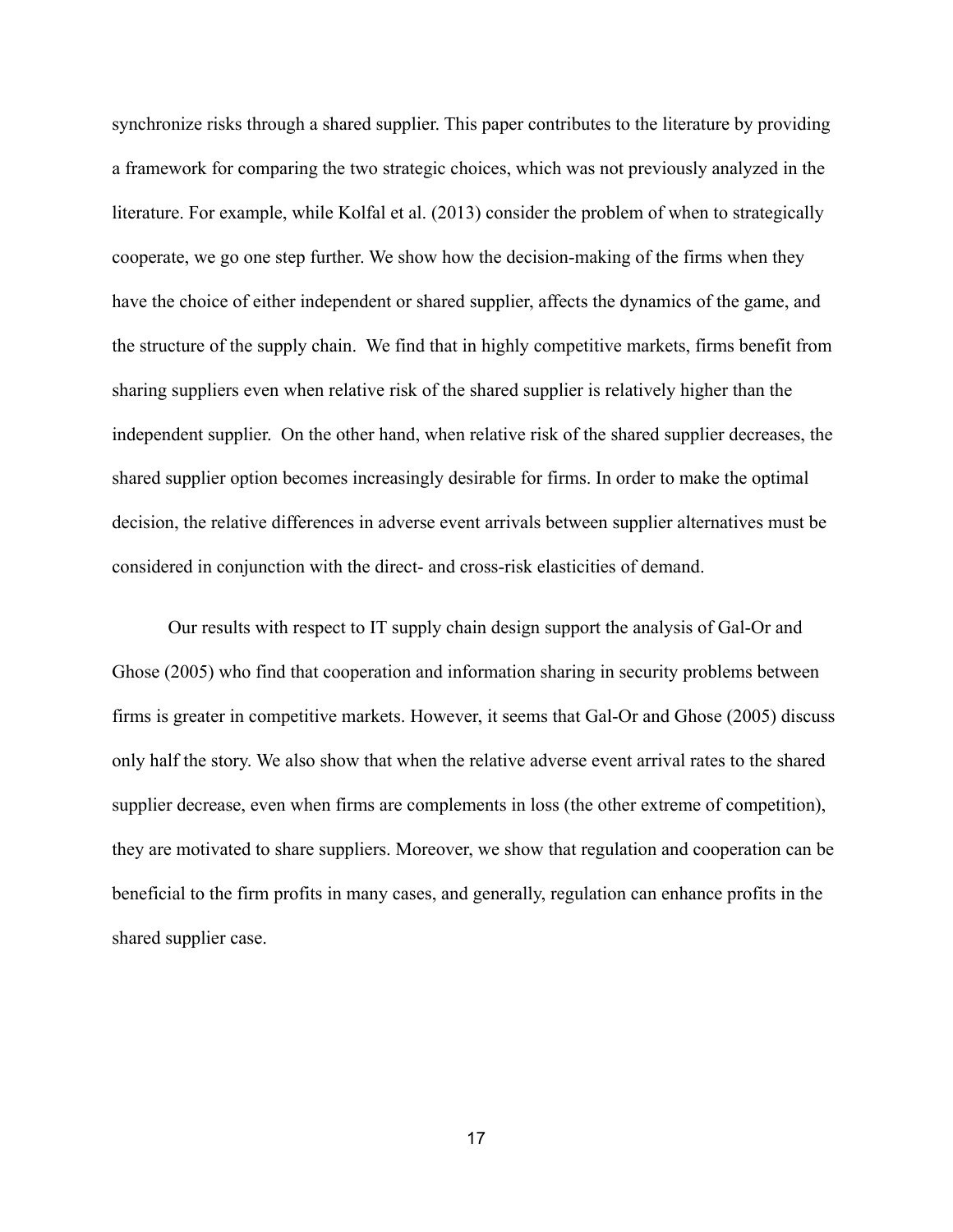### **References**

August, T., Niculescu, M.F., & Shin, H. (2014) **Cloud Implications on Software Network Structure and Security Risks**. *Information Systems Research.* 25(3):489-510.

Barney, J.B. (1999) **How a firm's capabilities affect boundary decisions**. *Sloan Management Review.* 40(3): 137-145

Bloomberg News (2011). **Sony Network Breach Shows Amazon Cloud's Appeal for Hackers**. *Bloomberg Business.* May 16. Accessed online February 7, 2015 at: [http://www.bloomberg.com/news/articles/2011-05-15/sony-attack-shows-amazon-s-cloud-servic](http://www.bloomberg.com/news/articles/2011-05-15/sony-attack-shows-amazon-s-cloud-service-lures-hackers-at-pennies-an-hour) [e-lures-hackers-at-pennies-an-hour.](http://www.bloomberg.com/news/articles/2011-05-15/sony-attack-shows-amazon-s-cloud-service-lures-hackers-at-pennies-an-hour)

Bradley, T. (2011). **Lessons learned from the Epsilon data breach**. *PCWorld*. April 7. Accessed online June 14, 2015 at

http://www.pcworld.com/article/224615/lessons learned from the epsilon data breach.html.

Cachon, G.P., & Fisher, M. (2000) **Supply chain inventory management and the value of shared information**. *Management Science.* 46(8):1032-1048

Cheng, Z., & Nault, B.R. (2012) **Relative industry concentration and customer-driven IT spillovers.** *Information Systems Research.* 23(2): 340-355

Cleeren, K., Dekimpe, M.G., & Helsen, K. (2008) **Weathering product-harm crises**. *Journal of the Academy of Marketing Science.* 36: 262-270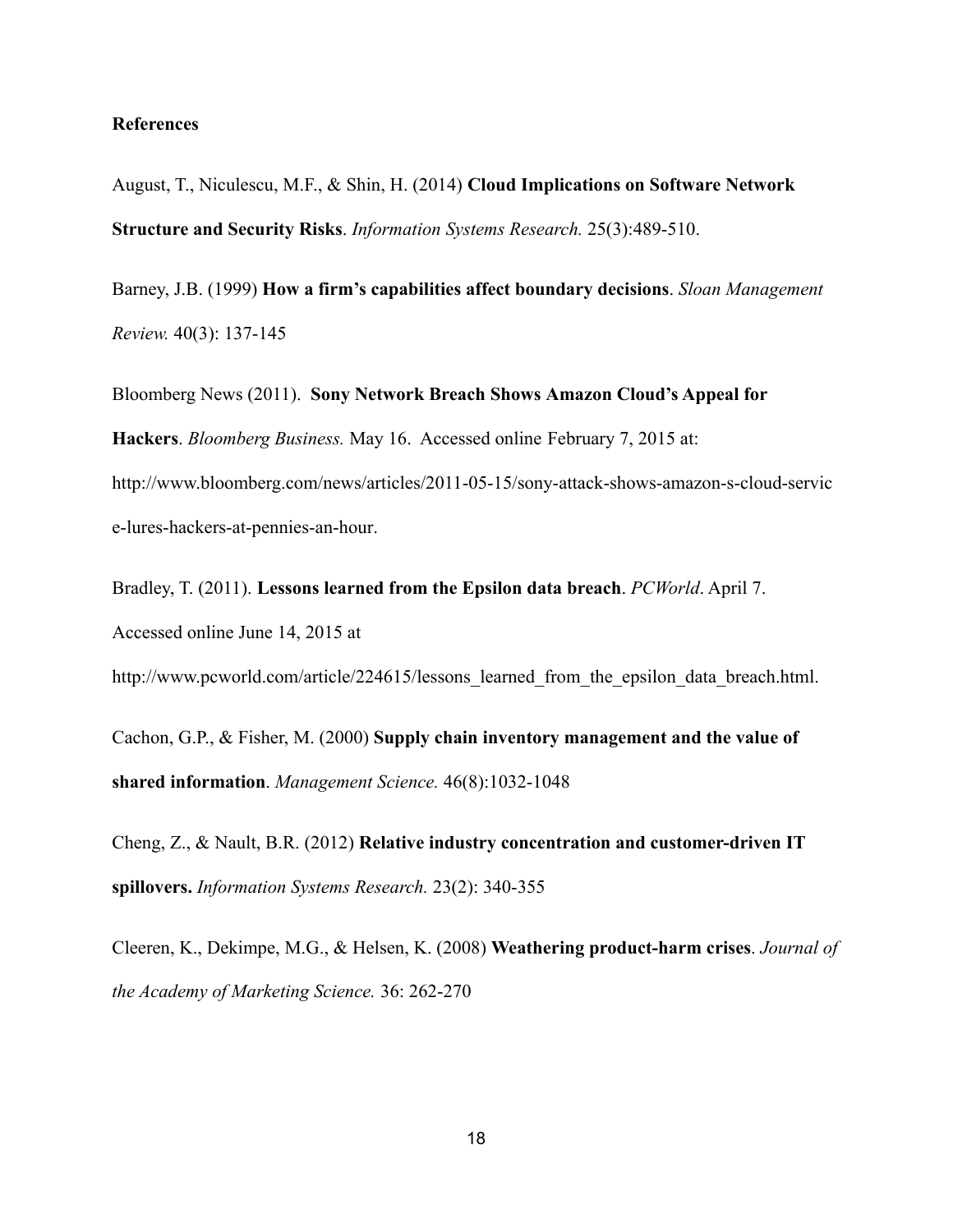Dyer, J.H., & Singh, H. (1998) **The relational view: Cooperative strategy and sources of interorganizational competitive advantage**. *The Academy of Management Review.* 23(4): 660-679

Gal-Or, E., & Ghose, A. (2005). **The economic incentives for sharing security information.** *Information Systems Research*. 16(2): 186-208.

Gnyawali, D. R., & Madhavan, R. (2001). **Cooperative networks and competitive dynamics: A structural embeddedness perspective.** *Academy of Management Review*. 26(3): 431-445.

Gordon, L.A., Loeb, M.P., & Luchyshyn, W. (2003) **Sharing information on computer systems security: An economic analysis.** *Journal of Accounting and Public Policy.* 22: 461-485

Ha, A. Y., & Tong, S. (2008). **Contracting and information sharing under supply chain competition.** *Management Science*. 54(4): 701-715.

Hausken, K., (2006) **Returns to information security investment: The effect of alternative information security breach functions on optimal investment and sensitivity to vulnerability**. *Information Systems Frontiers.* 8: 338-349

Hee-jin, K. (2011). **Nation's worst hacking attack came from China.** *Korea Joongang Daily*. August 12. Accessed on June 14, 2015 at

[http://koreajoongangdaily.joins.com/news/article/article.aspx?aid=2940129.](http://koreajoongangdaily.joins.com/news/article/article.aspx?aid=2940129)

Horowitz, M. (2011) **Spear Phishing: the real danger behind the Epsilon data breach.** *Computer World*. April 7. Accessed online June 14, 2015 at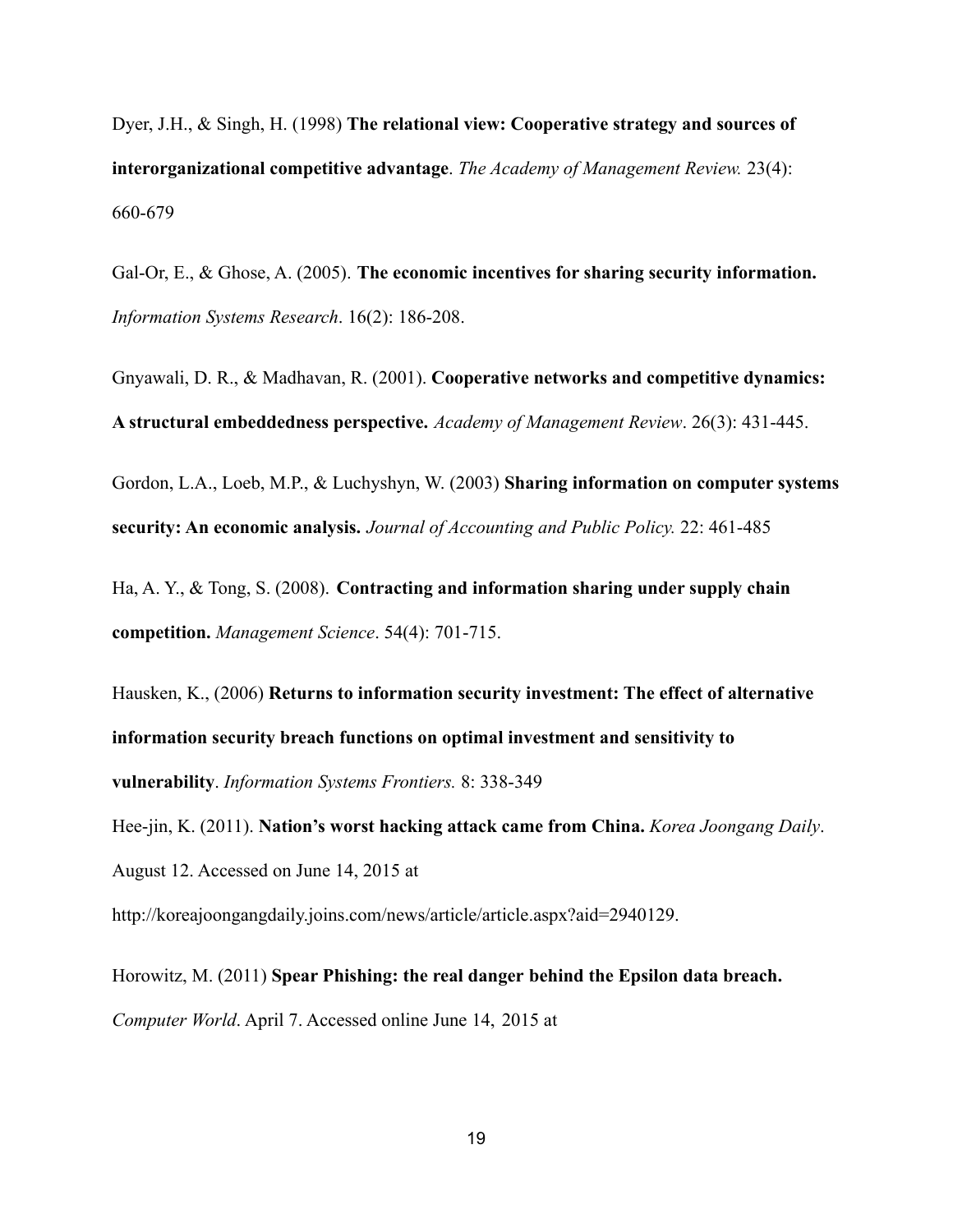[http://www.computerworld.com/article/2471050/e-commerce/spear-phishing--the-real-danger-be](http://www.computerworld.com/article/2471050/e-commerce/spear-phishing--the-real-danger-behind-the-epsilon-data-breach.html) [hind-the-epsilon-data-breach.html.](http://www.computerworld.com/article/2471050/e-commerce/spear-phishing--the-real-danger-behind-the-epsilon-data-breach.html)

Hyung-eun, K. (2011) **ESTsoft was 'host' of massive cyber caper.** *Korea Joongang Daily*. August 6. Accessed on June 14, 2015 at [http://koreajoongangdaily.joins.com/news/article/article.aspx?aid=2939860.](http://koreajoongangdaily.joins.com/news/article/article.aspx?aid=2939860)

Kelle, P., & Akbulut, A. (2005) **The role of ERP tools in supply chain information sharing, cooperation, and cost optimization**. *International Journal of Production Economics* 93-94: 41-52

Kolfal, B., Patterson, R. A., & Yeo, M. L. (2013). **Market Impact on IT Security Spending**. *Decision Sciences*. 44(3): 517-556.

Kosner, A. W. (2012). **Amazon Cloud Goes Down Friday Night, Taking Netflix, Instagram And Pinterest With It**. *Forbes*. June 30. Accessed online February 7, 2015 at: http://www.forbes.com/sites/anthonykosner/2012/06/30/amazon-cloud-goes-down-friday-night-t aking-netflix-instagram-and-pinterest-with-it/.

Liu, D., Ji, Y., & Mookerjee, V. (2011). **Knowledge sharing and investment decisions in information security**. *Decision Support Systems*. 52(1): 95-107.

Ojala, M., & Hallikas, J. (2006) **Investment decision-making in supplier networks: Management of risk**. *International Journal of Production Economics.* 104: 201-213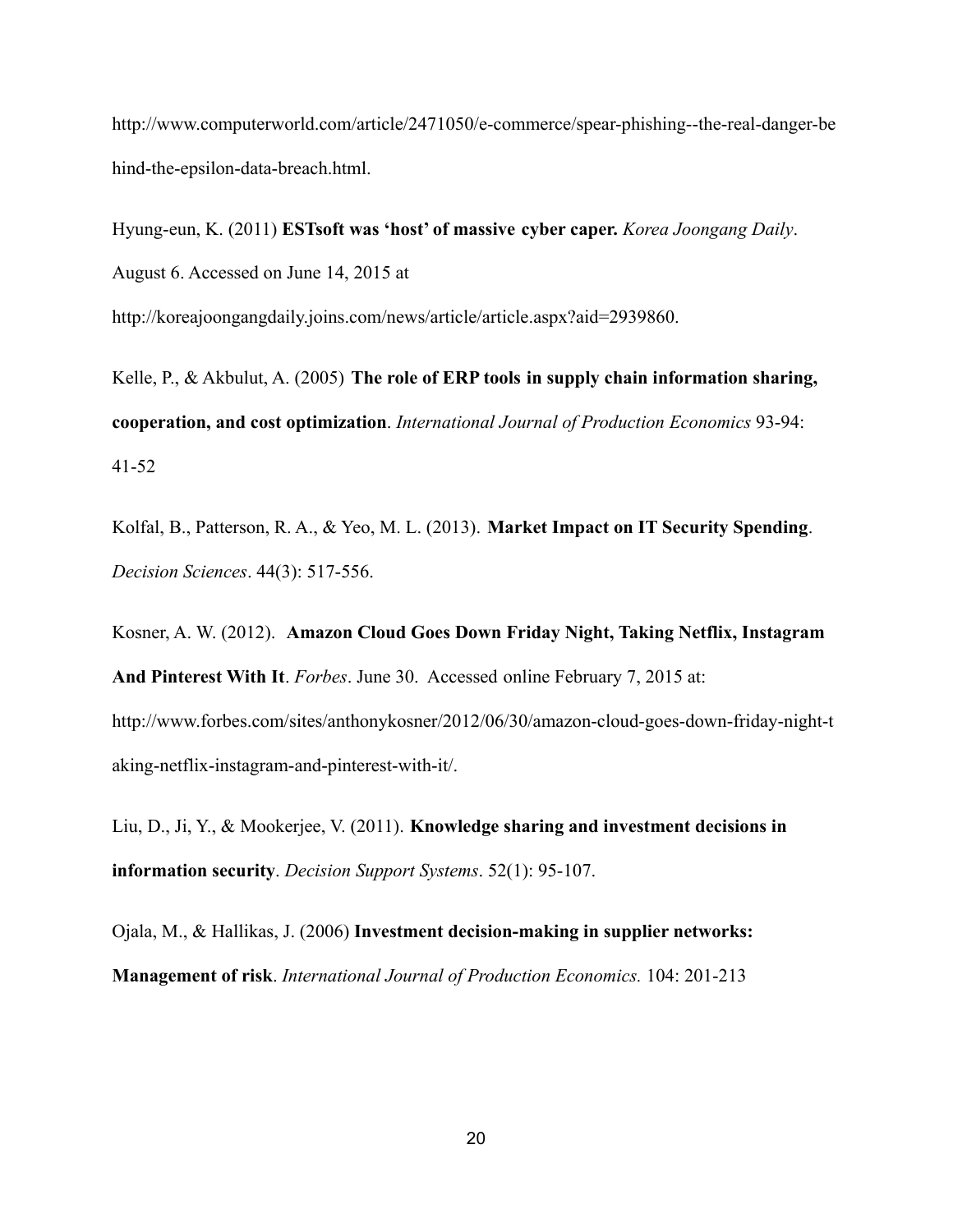Parmigiani, A., Klassen, R.D., & Russo, M.V. (2011) **Efficiency meets accountability: Performance implications of supply chain configuration, control, and capabilities**. *Journal of Operations Management.* 29: 212-223

Schwartz, M.J. (2011). **Epsilon fell to spear-phishing attack**. *InformationWeek DARKReading*. April 11. Accessed online June 14, 2015 at [http://www.darkreading.com/attacks-and-breaches/epsilon-fell-to-spear-phishing-attack/d/d-id/10](http://www.darkreading.com/attacks-and-breaches/epsilon-fell-to-spear-phishing-attack/d/d-id/1097119) [97119.](http://www.darkreading.com/attacks-and-breaches/epsilon-fell-to-spear-phishing-attack/d/d-id/1097119)

Tallon, P.P. (2011) **Value chain linkages and the spillover effects of strategic information technology alignment: A process-level view**. *Journal of Management Information Systems*. 28(3): 9-44

The Register (2011) **Software maker fingered in Korean hackocalypse**. *The Register*. August 12. Accessed online June 14, 2015 at

[http://www.theregister.co.uk/2011/08/12/estsoft\\_korean\\_megahack/](http://www.theregister.co.uk/2011/08/12/estsoft_korean_megahack/).

Tsung, F. (2000) **Impact of information sharing on statistical quality control**. *IEEE Transactions on Systems, Man, & Cybernetics - Part A: Systems and Humans.* 30(2):211-216

Wagner, S.M., & Bode, C. (2014) **Supplier relationship-specific investments and the role of safeguards for supplier innovation sharing**. *Journal of Operations Management.* 32:65-78

Wang, E.T.G, & Seidmann, A. (1995) **Electronic Data Interchange: Competitive Externalities and Strategic Implementation Policies**. *Management Science.* 41(3): 401-418